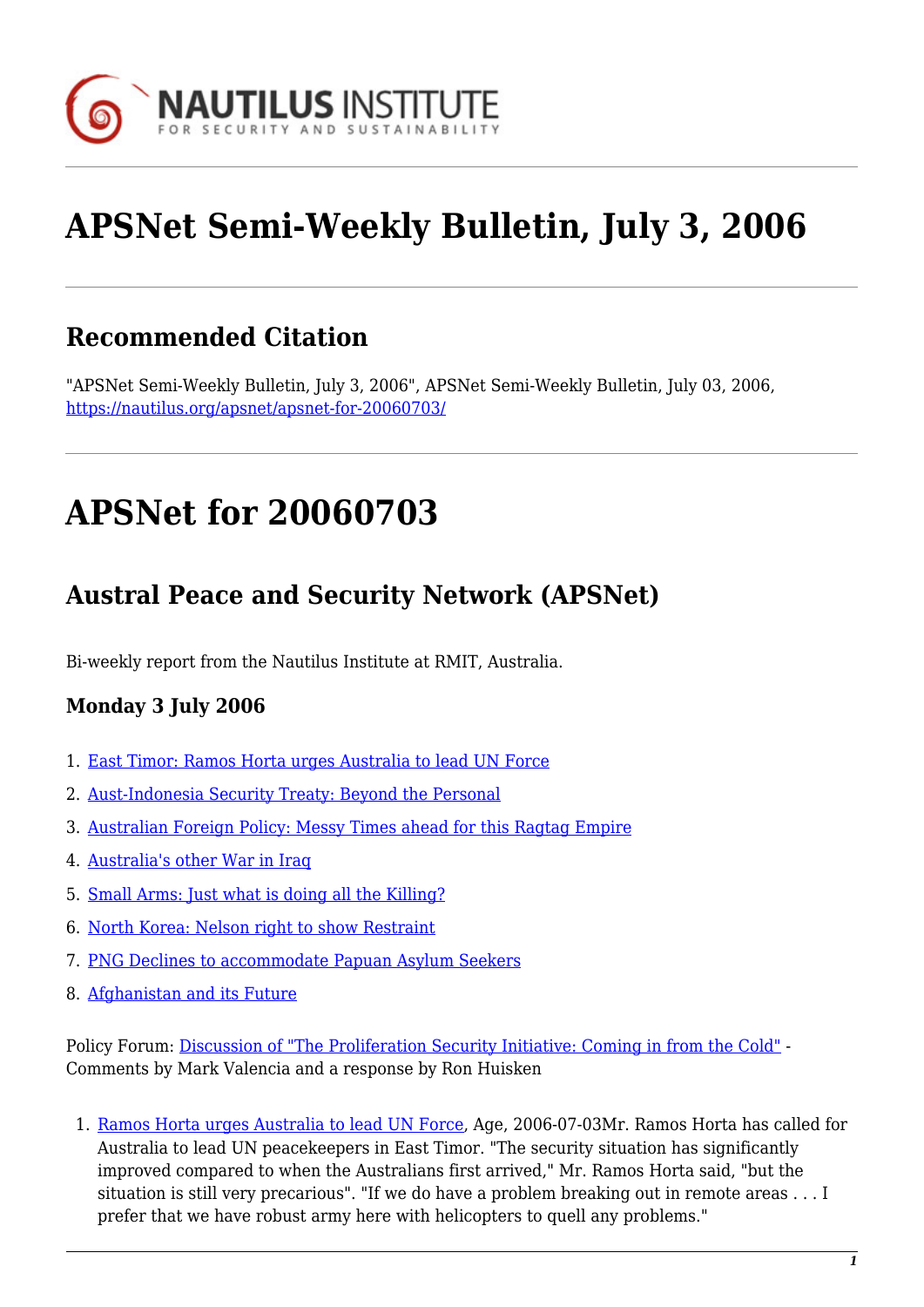- ❍ [East Timor Since Independence,](http://www.abc.net.au/rn/rearvision/stories/2006/1674741.htm) Dennis Shoesmith, Rob Wesley Smith, James Dunn, Tim Anderson, Rear Vision, ABC Radio National, 206-07-02
- ❍ [The Big Question Now Is Does the Country Actually Need an Army?](http://www.smh.com.au/news/world/the-big-question-now-is-does-the-country-actually-need-an-army/2006/06/30/1151174393398.html?page=fullpage), Hamish McDonald, SMH, 2006-07-01
- o [Missing Evidence of 1999 Timor Violence Recovered](http://news.ninemsn.com.au/article.aspx?id=110518), AFP, Ninemsn, 2006-07-01
- 2.
- 3. [Beyond the Personal,](http://www.theaustralian.news.com.au/story/0,20867,19642295-12250,00.html) Paul Kelly, Australian, 2006-07-01Howard and Yudhoyono agreed that a new bilateral security treaty, a different version of the Keating-Suharto treaty, will be finalised before year's end. It is, however, an uphill battle because of the different and distrustful political cultures.
	- ❍ [Agreement between the Government of Australia and the Government of the Republic of](http://www.info.dfat.gov.au/Info/Treaties/treaties.nsf/AllDocIDs/A15369B9E47F7A04CA256B830072E3D) [Indonesia on Maintaining Security,](http://www.info.dfat.gov.au/Info/Treaties/treaties.nsf/AllDocIDs/A15369B9E47F7A04CA256B830072E3D) signed Jakarta, December 18, 1995, entered into force July 15, 1996, abrogated by Indonesia, September 16, 1999
	- ❍ [National Interest Analysis of Agreement with Indonesia on Maintaining Security](http://www.austlii.edu.au/au/other/dfat/nia/1996/19.html), NIA 1996/19, 21/5/1996
- 4.
- 5. [Messy Times ahead for this Ragtag Empire,](http://www.smh.com.au/news/opinion/messy-times-ahead-for-this-ragtag-empire/2006/06/29/1151174328870.html?page=fullpage) Peter Hartcher, SMH, 2006-06-30Australia has acquired an accidental empire. Quite inadvertently, we find ourselves providing a de facto guarantee of stability, enforced at gunpoint, to the small states of the South Pacific and South-East Asia. Yet just as we acquired this ad hoc empire by chance, we have no systematic approach for what to do about it.
- 6. [Australia's Other War In Iraq,](http://www.theage.com.au/news/national/australias-other-war-in-iraq/2006/07/02/1151778811475.html?page=fullpage) Richard Baker, Age, 2006-07-03The Howard Government used Australia's support for the US in Iraq as a bargaining chip to protect the multibillion-dollar wheat trade with Baghdad. Documents show that more than six months before the outbreak of war, Foreign Minister Alexander Downer suggested that military support for the US in Iraq would benefit Australia's commercial position.
- 7. [Just what is doing all the Killing?](http://www.theage.com.au/news/opinion/just-what-is-doing-all-the-killing/2006/07/02/1151778806335.html) Warwick McFadyen, Age, 2006-07-03In the past three years, 1 million people have died worldwide, not in large mushroom clouds of apocalypse, but in the poppop-pop of small-arms fire. It is estimated that 1000 people a day are killed by small arms. Here is the monster of humanity: easy to hold, easy to carry, easy to shoot, easy to murder and maim. It is the pistol, the rifle, the machine-gun.
- [Small Arms Survey](http://hei.unige.ch/sas/), Graduate Institute of International Studies in Geneva, 2006 [Web site]
- ❍ [PNG Gunmen Choked By Australia's Bullet Restrictions](http://www.usyd.edu.au/news/84.html?newsstoryid=92), Philip Alpers, University of Sydney, 2005-04-21
- 8.
- 9. [Nelson right to show Restraint,](http://newsstore.fairfax.com.au/apps/newsSearch.ac?page=1&kw=Nelson Right To Show Restraint&dr=week&rc=10&submit=Search) Brian Toohey, AFR\*, 2006-07-01When asked if he would support a pre-emptive strike on North Korea to stop it going ahead with a missile launch, the Defence Minister said a pre-emptive strike would "quite rightly, be seen as a hostile act against North Korea". The Prime Minister went much further, supporting claims that the US was entitled to shoot down another country's unarmed missile during a normal test flight. This is a radical departure from international norms.
	- \* [Subscription required](http://nautilus.org/subscription.html).
- 10. [PNG Declines to accommodate Papuan Asylum Seekers](http://abcasiapacific.com/news/stories/asiapacific_stories_1676746.htm), Asia Pacific News, ABC, 2006-07-02Papua New Guinea has reportedly turned down requests from Australia to take in asylum seekers from the Indonesian province of Papua while their refugee applications are